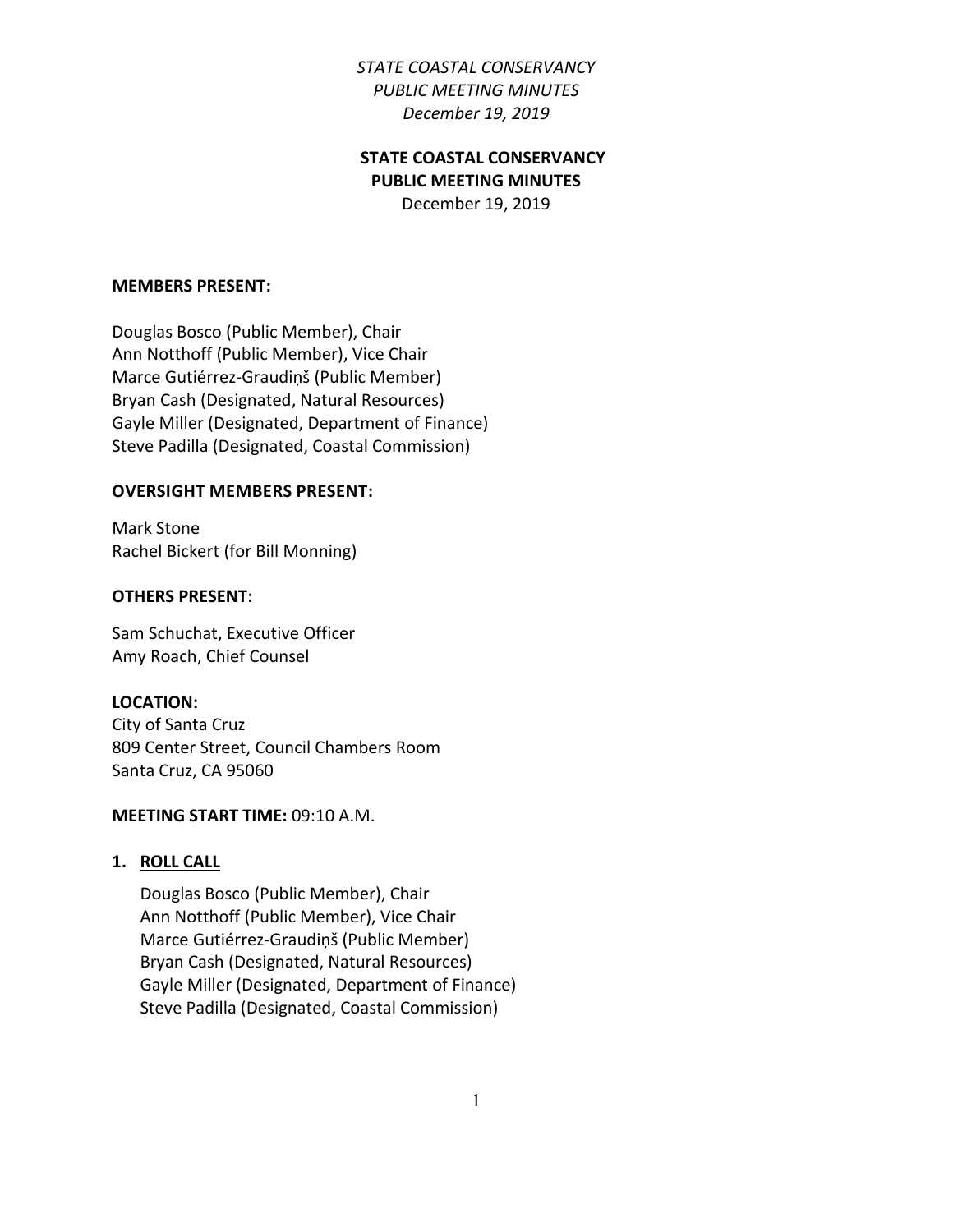**2. APPROVAL OF THE MINUTES** of the Conservancy's October 17, 2019 public meeting. Moved and seconded. Approved unanimously.

### **3. CONSENT ITEMS**

Chair Bosco asked the board if any member requested any consent item be removed. Hearing no such request, the following consent items were moved for approval, seconded, and approved unanimously:

### **A. EBABIAS CREEK**

### Resolution:

"The State Coastal Conservancy hereby authorizes the disbursement of an amount not to exceed two hundred thousand dollars (\$200,000) to Gold Ridge Resource Conservation District ("the grantee") to implement the Ebabias Creek Riparian Restoration Project at the Ocean Breeze Dairy property within the Estero Americano watershed in Sonoma County.

Prior to commencement of the project, the grantee shall submit for the review and written approval of the Executive Officer of the Conservancy (Executive Officer) the following:

- 1. A detailed work program, schedule, and budget.
- 2. Names and qualifications of any contractors to be retained in carrying out the project.
- 3. A plan for acknowledgement of Conservancy funding and Proposition 1 as the source of that funding.
- 4. Evidence that all permits and approvals required to implement the project have been obtained.
- 5. Evidence that the grantee has entered into a landowner agreement sufficient to enable the grantee to implement, operate, monitor and maintain the project and protecting the public interest in the improvements."

### Findings:

"Based on the accompanying staff report and attached exhibits, the State Coastal Conservancy hereby finds that:

• The proposed authorization is consistent with Chapter 5.5 of Division 21 of the Public Resources Code, regarding integrated coastal and marine resource protection.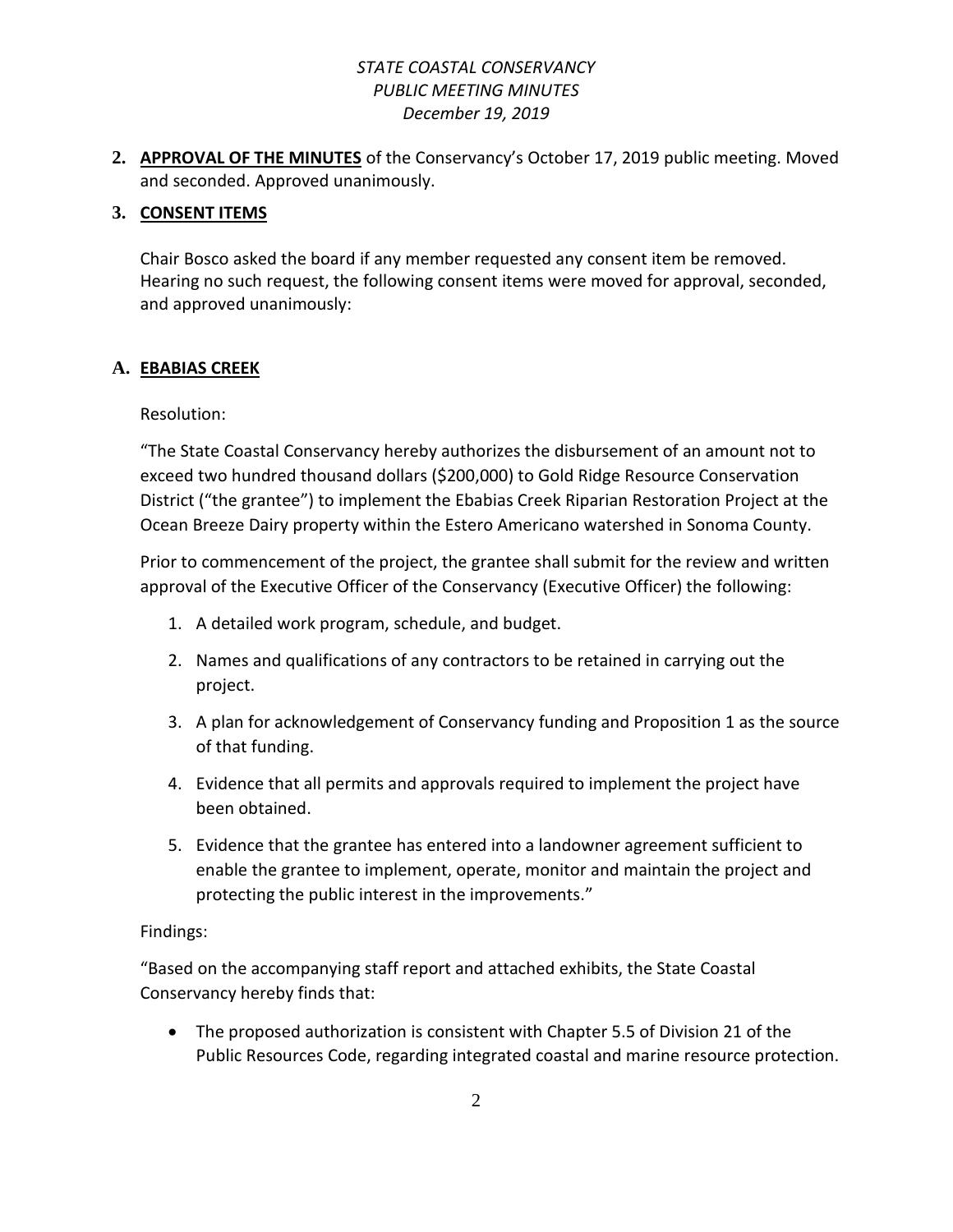• The proposed project is consistent with the current Conservancy Project Selection Criteria and Guidelines."

## **B. RECOVERY OF THE SOUTHERN SEA OTTER**

#### Resolution:

"The State Coastal Conservancy hereby authorizes the disbursement of an amount not to exceed one hundred sixty-five thousand dollars (\$165,000) to implement two projects to assist in the recovery of the southern sea otter, specifically as follows, to the:

- Aquarium of the Pacific: seventy thousand dollars (\$70,000) to construct sea otter surrogacy enclosures, which will enable the Aquarium to rehabilitate and release stranded sea otter pups.
- National Aeronautics and Space Administration (NASA): ninety-five thousand dollars (\$95,000) to develop new "smart tag" technology to improve monitoring of existing and translocated sea otter populations.

Prior to commencement of each project, the grantee shall submit for the review and written approval of the Executive Officer of the Conservancy (Executive Officer) the following:

- 1. A detailed work program, schedule, and budget.
- 2. The names and qualifications of any contractors to be retained in carrying out the project.
- 3. A plan for acknowledgement of Conservancy funding.
- 4. Evidence that all permits and approvals required to implement the project have been obtained.
- 5. Prior to commencing the project, Aquarium of the Pacific shall enter into and record an agreement pursuant to Public Resources Code 31116(c) sufficient to protect the public interest in the improvements."

### Findings:

"Based on the accompanying staff report and attached exhibits, the State Coastal Conservancy hereby finds that: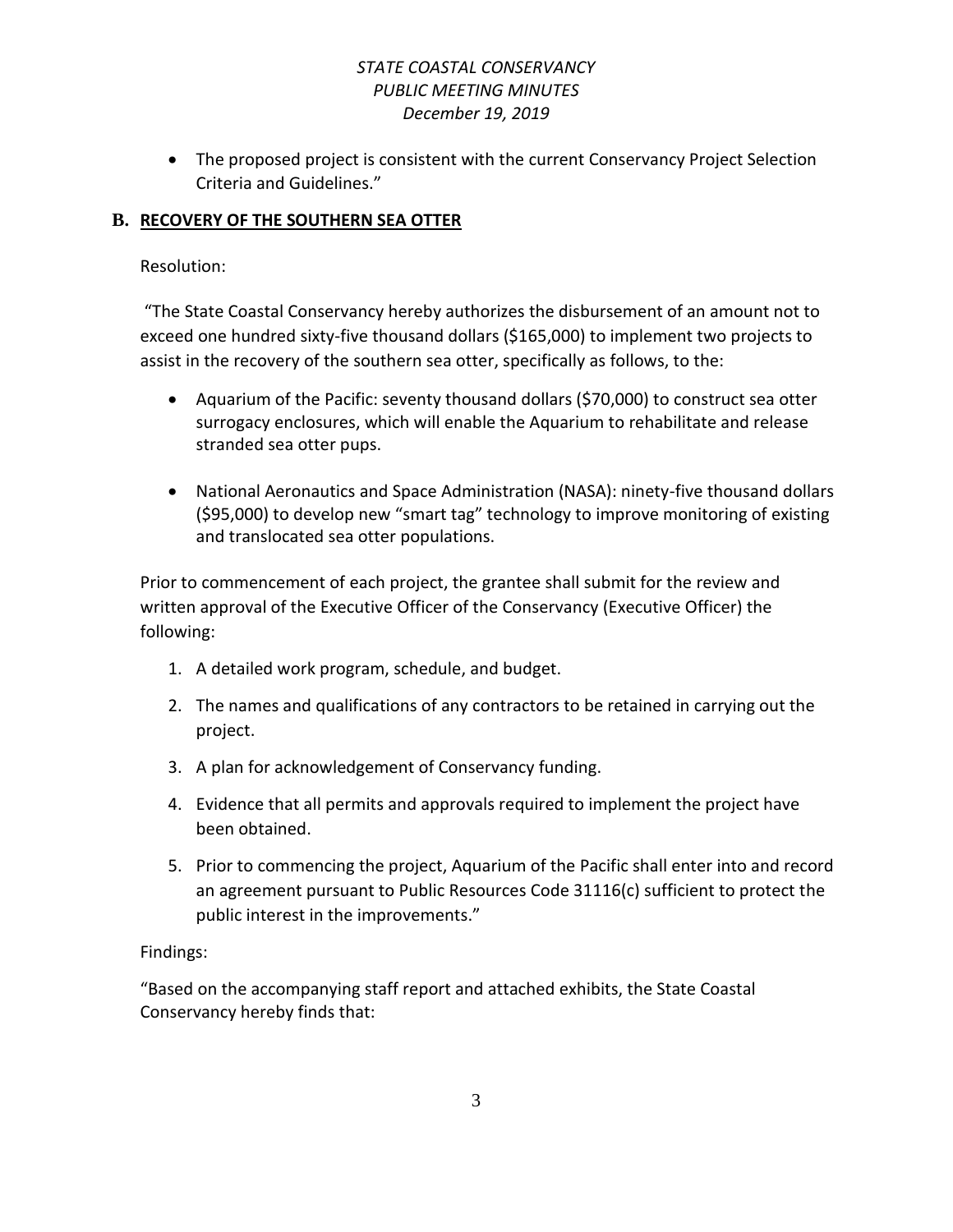- 1. The proposed authorization is consistent with Chapter 5.5 of Division 21 of the Public Resources Code, regarding Integrated Coastal and Marine Resource Protection.
- 2. The proposed project is consistent with the current Conservancy Project Selection Criteria and Guidelines.
- 3. Aquarium of the Pacific is a nonprofit organization organized under section 501(c)(3) of the U.S. Internal Revenue Code, and whose purposes are consistent with Division 21 of the Public Resources Code."

# **C. LOS OSOS CREEK PROPERTY**

Resolution:

"The State Coastal Conservancy hereby authorizes the disbursement of an amount not to exceed one hundred eighty five dollars (\$185,000) to Coastal San Luis Resource Conservation District ("the grantee") to prepare plans, permit applications and environmental review documents for restoration of their Los Osos Creek property in the lower Morro Bay watershed in San Luis Obispo County.

Prior to commencement of the project, the grantee shall submit for the review and written approval of the Executive Officer of the Conservancy (Executive Officer) the following:

- 1. A detailed work program, schedule, and budget.
- 2. Names and qualifications of any contractors to be retained in carrying out the project.
- 3. A plan for acknowledgement of Conservancy funding."

# Findings:

"Based on the accompanying staff report and attached exhibits, the State Coastal Conservancy hereby finds that:

- 1. The proposed authorization is consistent with Chapter 6 of Division 21 of the Public Resources Code, regarding Resource Enhancement.
- 2. The proposed project is consistent with the current Conservancy Project Selection Criteria and Guidelines."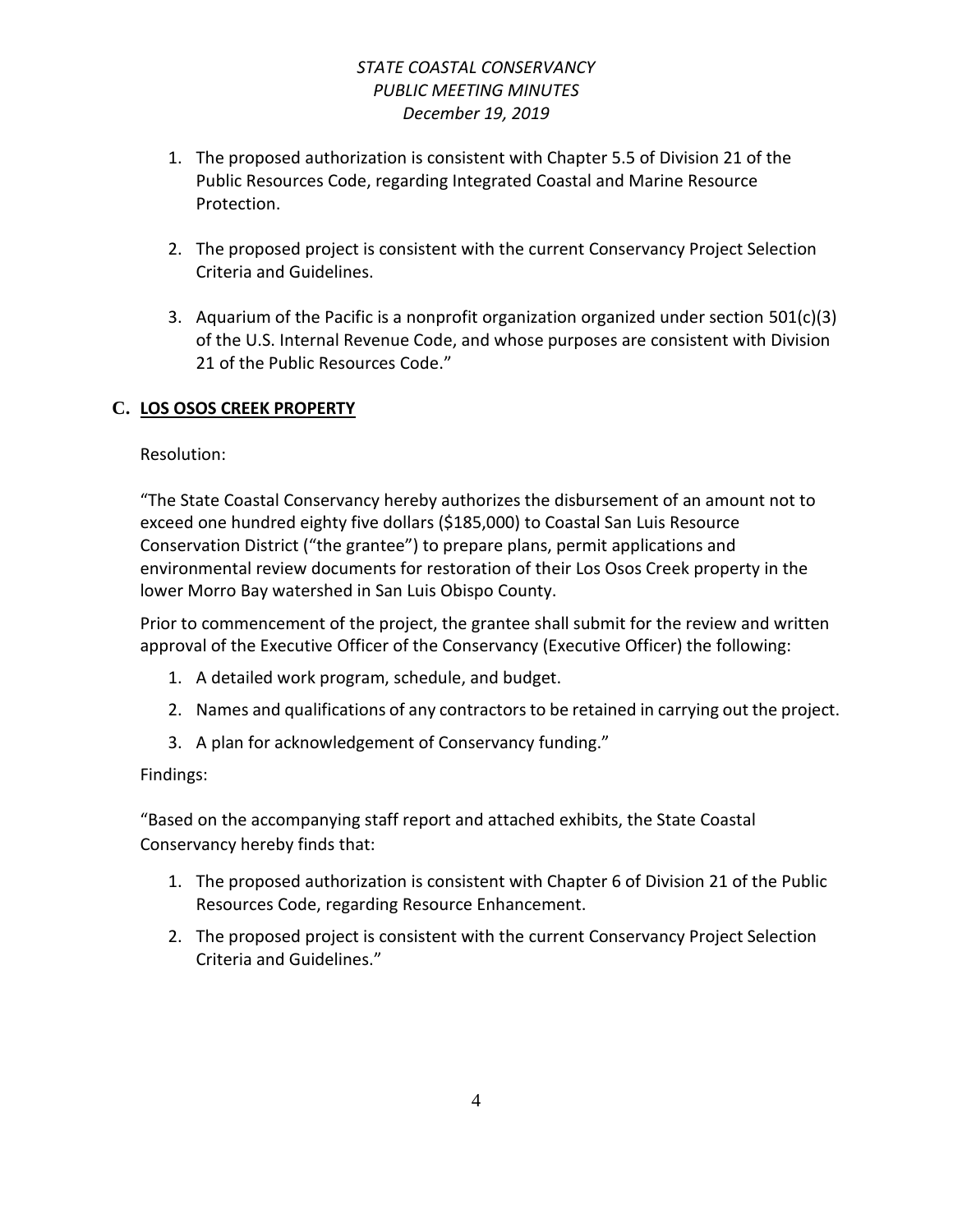### **4. EXECUTIVE OFFICER REPORT**

- **A.** Amy Hutzel, Deputy Executive Officer, provided an update on the Conservancy's draft Justice, Equity, Diversity, and Inclusion Guidelines.
- **B.** Sam Schuchat, Executive Officer, presented a Resolution of Appreciation for Conservancy Board Member Dayna Bochco.

### **CENTRAL COAST**

### **5. CASCADE CREEK (HOLMES)**

Hilary Walecka of the Coastal Conservancy presented the Staff Recommendation.

Speaking in favor of the Staff Recommendation: Catherine Elliott of the Save the Redwoods League

Resolution:

"The State Coastal Conservancy hereby authorizes the disbursement of an amount not to exceed two million five hundred thousand dollars (\$2,500,00) to Save the Redwoods League ("the grantee") to acquire 554 acres at Cascade Creek in northern coastal Santa Cruz County (consisting of Santa Cruz County Assessor Parcel Numbers 057-051-05 and 057-051-06; collectively the "property") for natural resource protection, open space preservation, and public access, subject to the following conditions:

- 1. Prior to the disbursement of funds for the acquisition, the grantee shall submit for the review and approval of the Executive Officer of the Conservancy (Executive Officer):
	- a. All relevant acquisition documents for the acquisition including, without limitation, the appraisal, purchase and sale agreement, deed, escrow instructions, environmental or hazardous materials assessment, and title report;
	- b. A baseline conditions report; and
	- c. Evidence that sufficient funds are available to complete the acquisition.
- 2. The grantee shall pay no more than fair market value for the property, as established in an appraisal approved by the Executive Officer.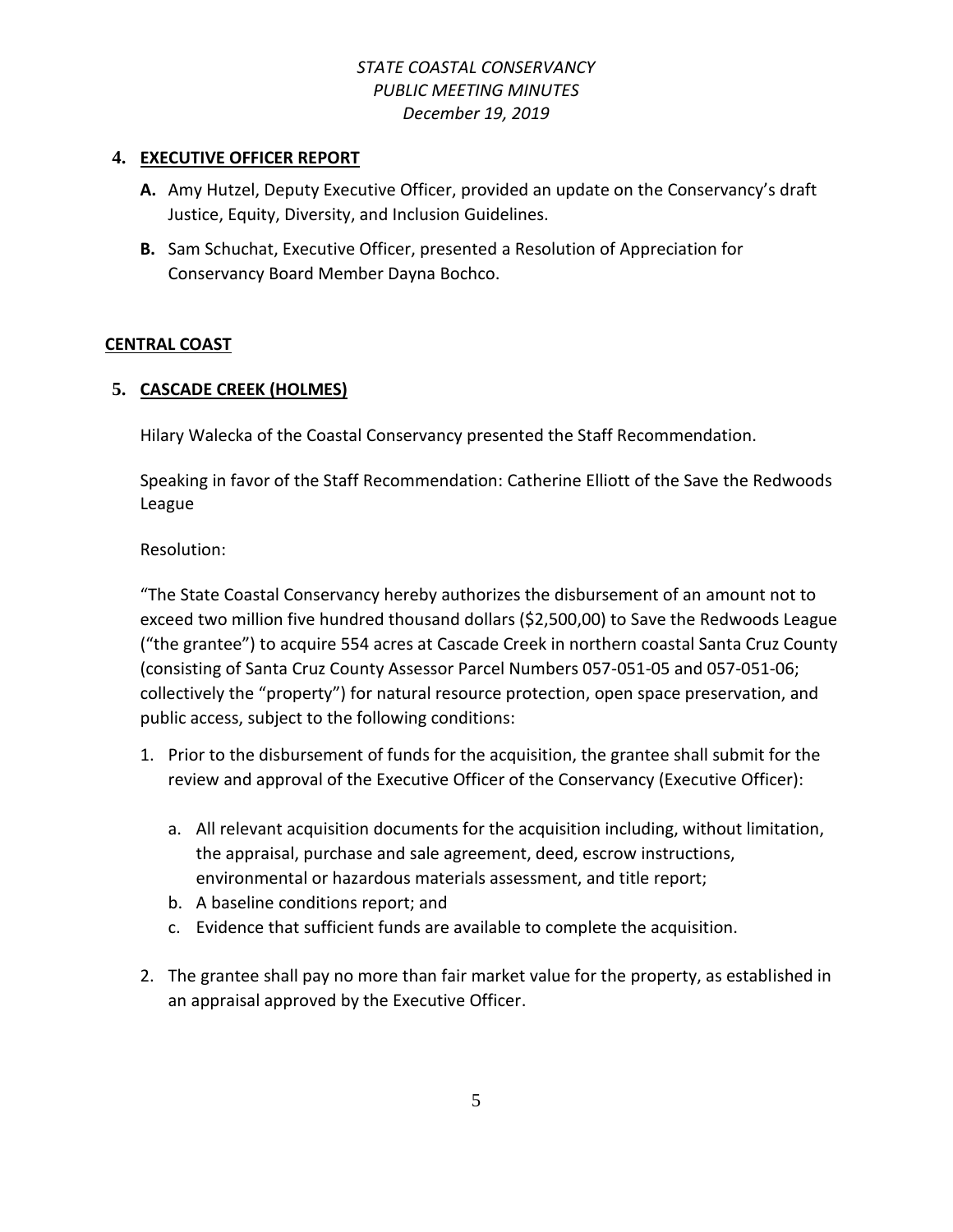- 3. The property shall be managed and operated for natural resource protection, open space preservation, and public access. The property shall be permanently dedicated to those purposes by an appropriate instrument approved by the Executive Officer.
- 4. A Conservancy funding shall be acknowledged by erecting and maintaining a sign on the property or in a nearby publicly-viewable area, the design and location of which are to be approved by the Executive Officer."

### Findings:

"Based on the accompanying staff report and attached exhibits, the State Coastal Conservancy hereby finds that:

- 1. The proposed authorization is consistent with Chapter 5.5 of Division 21 of the Public Resources Code, regarding integrated coastal and marine resources protection.
- 2. The proposed project is consistent with the current Conservancy Project Selection Criteria and Guidelines.
- 3. The Save the Redwoods League is a nonprofit organization organized under section 501(c)(3) of the U.S. Internal Revenue Code, and whose purposes are consistent with Division 21 of the Public Resources Code."

Moved and seconded. Approved unanimously.

# **6. ELKHORN SLOUGH TIDAL MARSH RESTORATION PROJECT**

Rachel Couch of the Coastal Conservancy presented the Staff Recommendation.

Speaking in favor of the Staff Recommendation: Monique Fountain of Elkhorn Slough Foundation

Resolution:

"The State Coastal Conservancy hereby authorizes disbursement of up to one million four hundred eighty thousand dollars (\$1,480,000), of which \$980,000 was awarded to the Conservancy by the U.S. Fish and Wildlife Service under its National Coastal Wetlands Conservation Grant Program, to the Elkhorn Slough Foundation ("ESF") for Phase 2 of the Elkhorn Slough Tidal Marsh Restoration Project.

Prior to commencement of the project, ESF shall submit for the review and written approval of the Executive Officer of the Conservancy (Executive Officer) the following: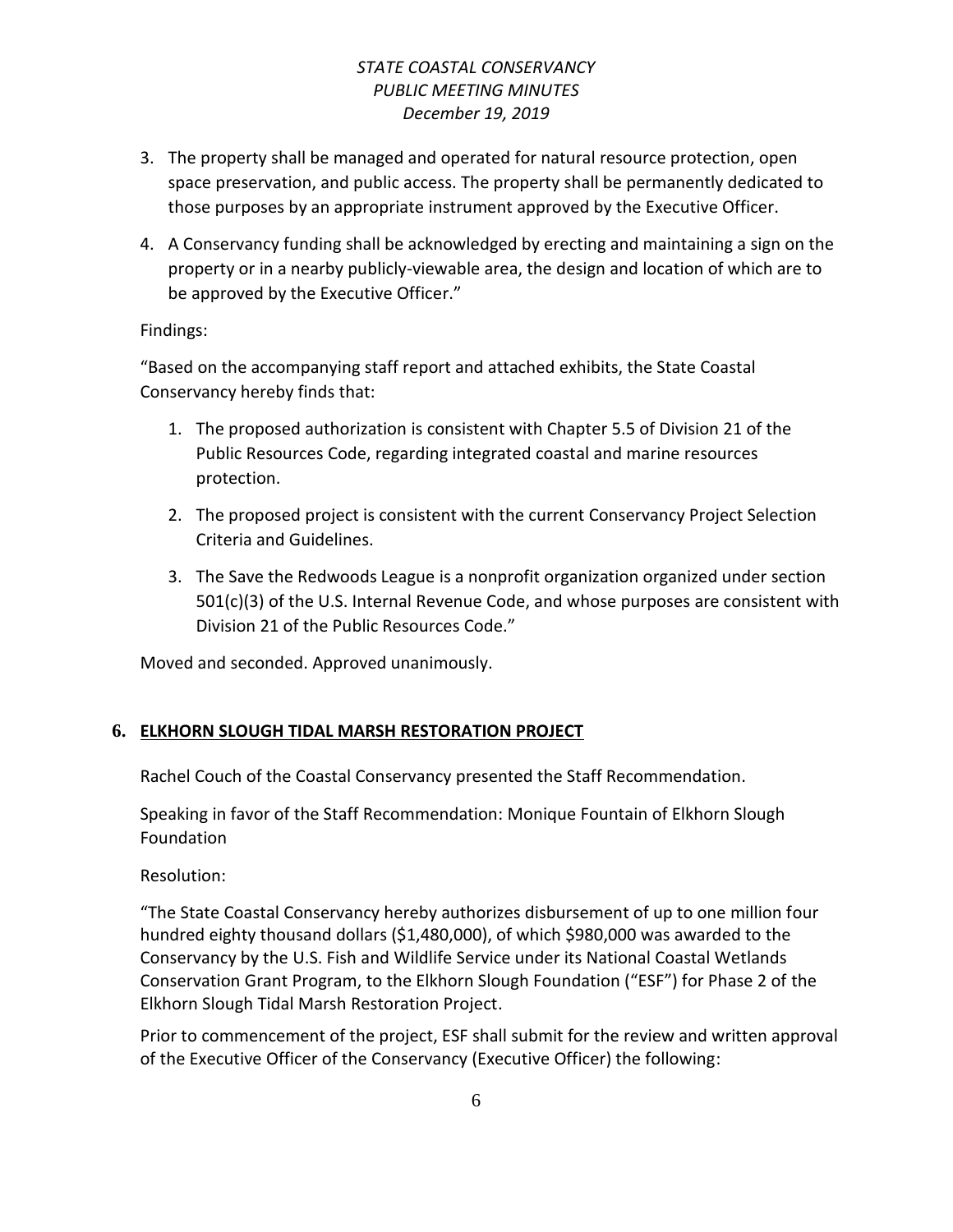- 1. A detailed work program, schedule, and budget.
- 2. Names and qualifications of any contractors to be retained in carrying out the project.
- 3. A plan for acknowledgement of Conservancy funding and Proposition 1 as the source of that funding.
- 4. Evidence that all permits and approvals required to implement the project have been obtained.
- 5. Evidence that the grantee has entered into agreements sufficient to enable the grantee to implement, operate, and maintain the project."

#### Findings:

"Based on the accompanying staff report and attached exhibits, the State Coastal Conservancy hereby finds that:

- 1. The proposed authorization is consistent with Chapter 6 of Division 21 of the Public Resources Code, regarding enhancement of coastal resources.
- 2. The proposed project is consistent with the current Conservancy Project Selection Criteria and Guidelines.
- 3. Elkhorn Slough is a nonprofit organization organized under section 501(c)(3) of the U.S. Internal Revenue Code, and whose purposes are consistent with Division 21 of the Public Resources Code.
- 4. As a responsible agency, the Conservancy has independently reviewed and considered the "Initial Study/Mitigated Negative Declaration for the Elkhorn Slough Tidal Marsh Restoration Project," adopted by the California Department of Fish and Wildlife (CDFW) on August 27, 2015, the Addendum to the MND adopted by CDFW in September 2017, and the Addendum to the MND prepared by CDFW on October 21 2019, pursuant to the California Environmental Quality Act ("CEQA") and attached to the accompanying staff recommendation as Exhibit 6. The Conservancy finds that based on the record as a whole the Elkhorn Slough Tidal Marsh Restoration Project, as mitigated, will not have a significant effect on the environment, as defined in 14 Cal. Code Regulations Section 15382."

Moved and seconded. Approved unanimously.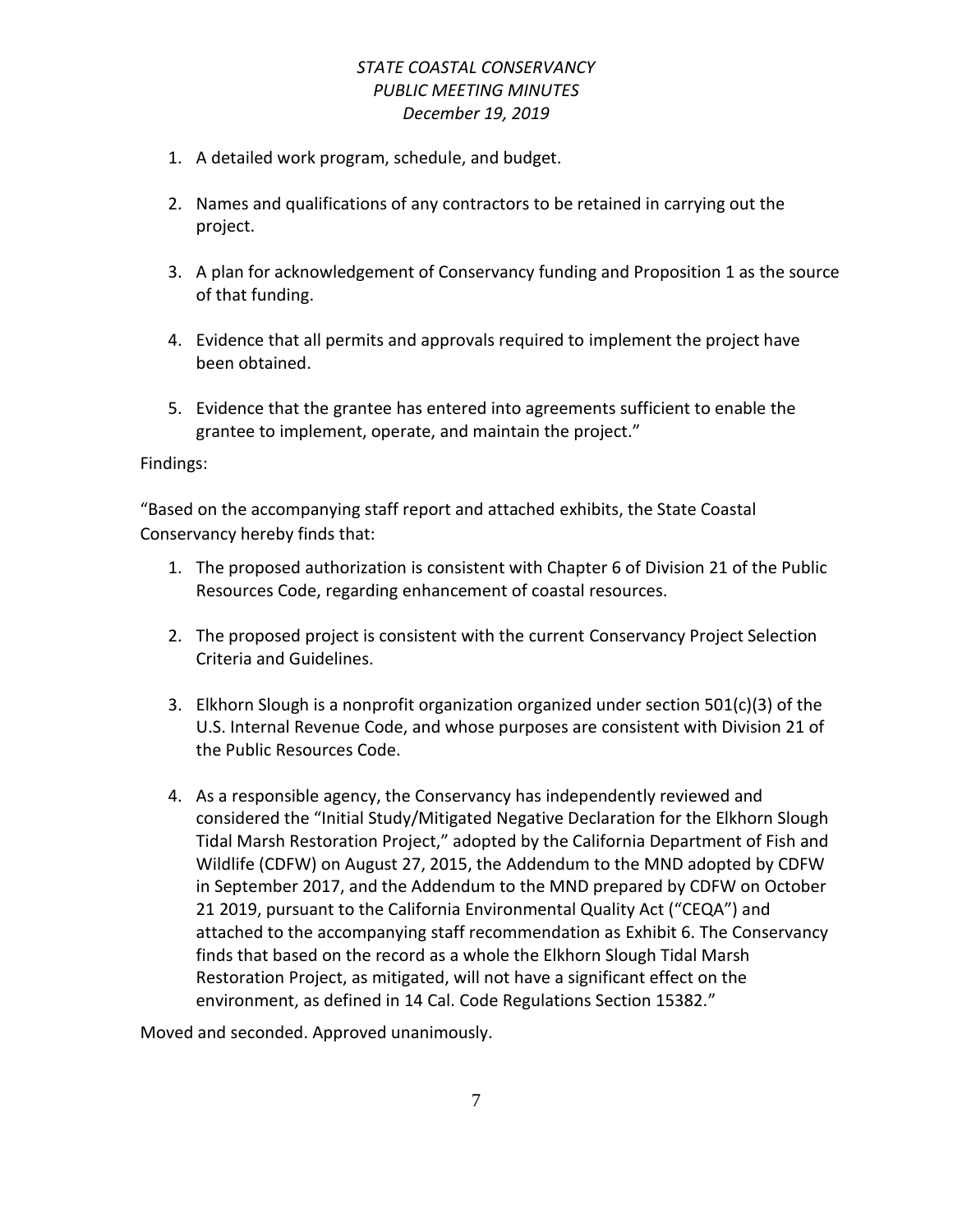## **7. SEGMENT OF THE CALIFORNIA COASTAL TRAIL**

Tim Duff of the Coastal Conservancy presented the Staff Recommendation.

Speaking in favor of the Staff Recommendation: Dan Gho of City of Pacific Grove

"The State Coastal Conservancy hereby authorizes the disbursement of an amount not to exceed one million eight hundred thousand dollars (\$1,800,000) to City of Pacific Grove ("the grantee") to construct a segment of the California Coastal Trail; reconfigure existing, and construct new, trail-access parking facilities; restore coastal dunes; and install related public access improvements at Point Pinos, Monterey County.

Prior to commencement of the project, ESF shall submit for the review and written approval of the Executive Officer of the Conservancy (Executive Officer) the following:

- 1. A detailed work program, schedule, and budget.
- 2. Names and qualifications of any contractors to be retained in carrying out the project.
- 3. A plan for acknowledgement of Conservancy funding.
- 4. Evidence that all permits and approvals required to implement the project have been obtained.

In addition, to the extent appropriate, the grantee shall incorporate the guidelines of the Conservancy's 'Standards and Recommendations for Accessway Location and Development' and the requirements of all applicable federal and state laws governing barrier-free access for persons with disabilities into the Point Pinos trail."

### Findings:

"Based on the accompanying staff report and attached exhibits, the State Coastal Conservancy hereby finds that:

- 1. The proposed authorization is consistent with Chapter 9 of Division 21 of the Public Resources Code, regarding public access.
- 2. The proposed project is consistent with the current Conservancy Project Selection Criteria and Guidelines.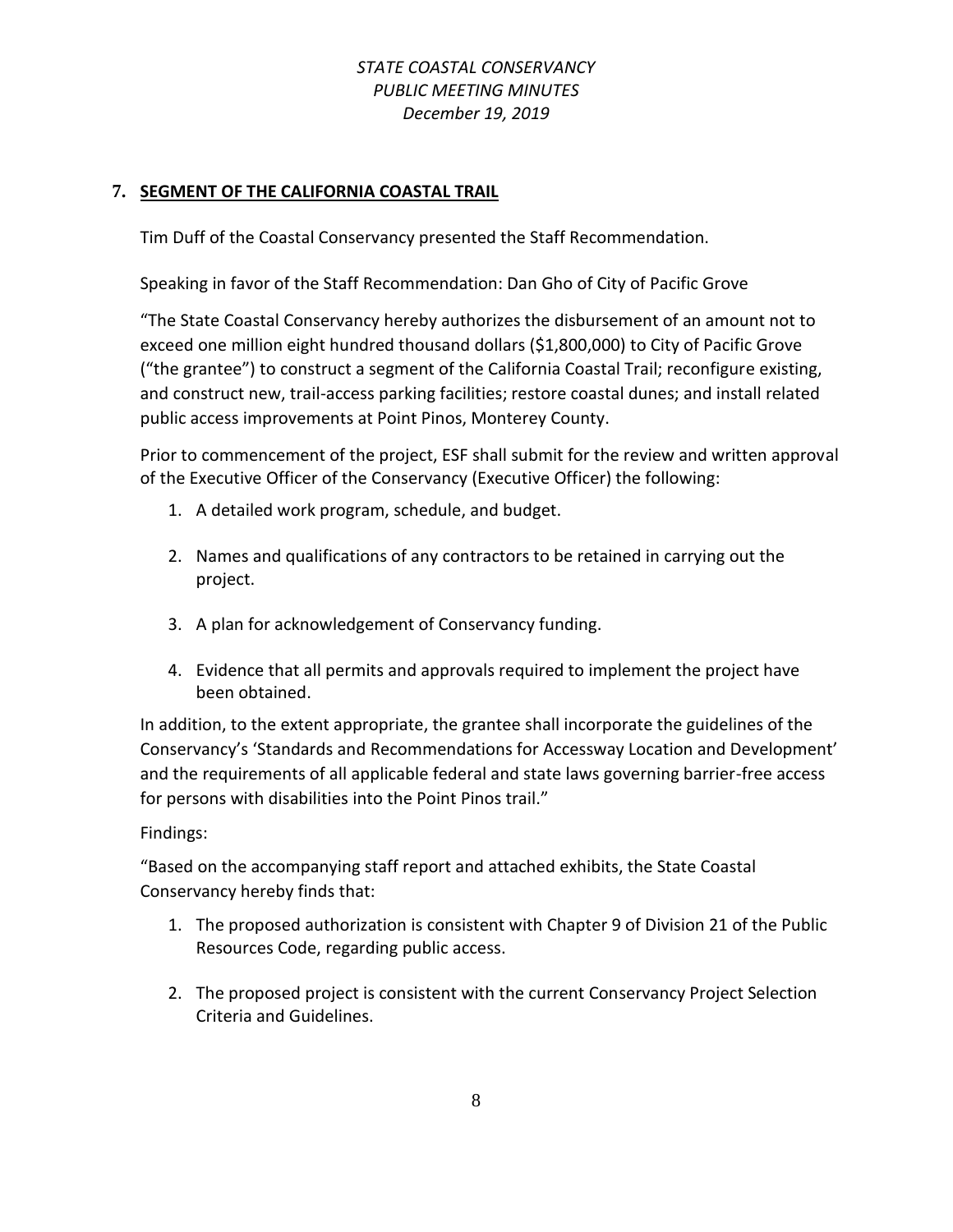- 3. The Conservancy has independently reviewed and considered the "Point Pinos Coastal Trail Project Initial Study/Mitigated Negative Declaration" adopted by the City of Pacific Grove on December 6, 2017 pursuant to the California Environmental Quality Act ("CEQA") and attached to the accompanying staff recommendation as Exhibits 4 and 5. The Conservancy finds that the proposed project as designed and mitigated avoids, reduces, or mitigates the potentially significant environmental effects to a less-than-significant level, and that there is no substantial evidence based on the record as a whole that the Point Pinos Coastal Trail Project may have a significant effect on the environment, as defined in 14 Cal. Code Regulations Section 15382.
- 4. The proposed project will serve more than local needs."

Moved and seconded. Approved unanimously.

### **8. PURISIMA-TO-THE SEA TRAIL**

Tim Duff of the Coastal Conservancy presented the Staff Recommendation.

Speaking in favor of the Staff Recommendation: Susanna Chan of the Midpeninsula Regional Open Space District

### Resolution:

"The State Coastal Conservancy hereby authorizes the disbursement of an amount not to exceed three hundred and one thousand dollars (\$301,000) to Midpeninsula Regional Open Space District ("the grantee") to prepare planning documents for a seven-mile extension of the Purisima-to-the-Sea Trail and related parking area on the San Mateo County coast.

Prior to commencement of the project, the grantee shall submit for the review and written approval of the Executive Officer of the Conservancy (Executive Officer) the following:

- 1. A detailed work program, schedule, and budget.
- 2. Names and qualifications of any contractors to be retained in carrying out the project.
- 3. A plan for acknowledgement of Conservancy funding.

In addition, to the extent appropriate, the grantee shall incorporate the guidelines of the Conservancy's 'Standards and Recommendations for Accessway Location and Development' and the requirements of all applicable federal and state laws governing barrier-free access for persons with disabilities into the project."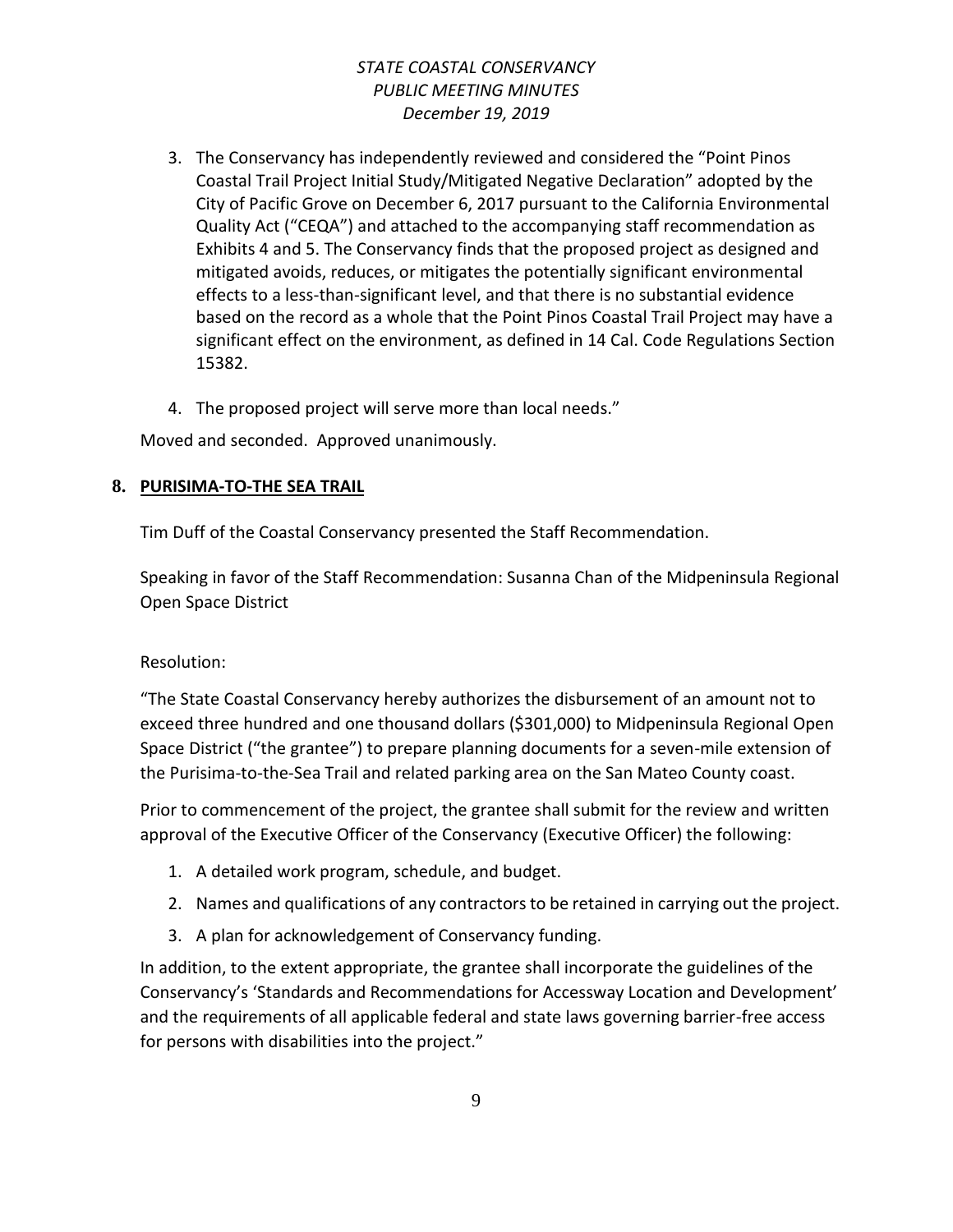Findings:

"Based on the accompanying staff report and attached exhibits, the State Coastal Conservancy hereby finds that:

- 1. The proposed authorization is consistent with Chapter 9 of Division 21 of the Public Resources Code, regarding public access.
- 2. The proposed project is consistent with the current Conservancy Project Selection Criteria and Guidelines."

Moved and seconded. Approved unanimously.

# **SOUTH COAST**

### **9. RAMIREZ CANYON, LAUBER SMITH PROPERTY**

Emely Lopez of the Coastal Conservancy presented the Staff Recommendation.

Resolution:

"The State Coastal Conservancy hereby authorizes the disbursement of an amount not to exceed one million dollars (\$1,000,000) to the Mountains Recreation and Conservation Authority ("the grantee") to acquire the 23.71-acre Ramirez Canyon, Lauber Smith Property in the Santa Monica Mountains (consisting of Los Angeles County Assessor Parcel Nos. 4467-002- 066, -067 and -068 ) for purposes of habitat conservation, open space, and public access and recreation.

This authorization is subject to the following conditions:

- 1. Prior to the disbursement of funds for the acquisition, the grantee shall submit for the review and approval of the Executive Officer of the Conservancy (Executive Officer):
	- a. All relevant acquisition documents for the acquisition including, without limitation, the appraisal, purchase and sale agreement, escrow instructions, environmental or hazardous materials assessment, and title report;
	- b. A baseline conditions report; and
	- c. Evidence that sufficient funds are available to complete the acquisition.
- 2. The grantee shall pay no more than fair market value for the property, as established in an appraisal approved by the Executive Officer.
- 3. The property acquired under this authorization shall be managed and operated for public access and recreation, open space, and habitat conservation. The property shall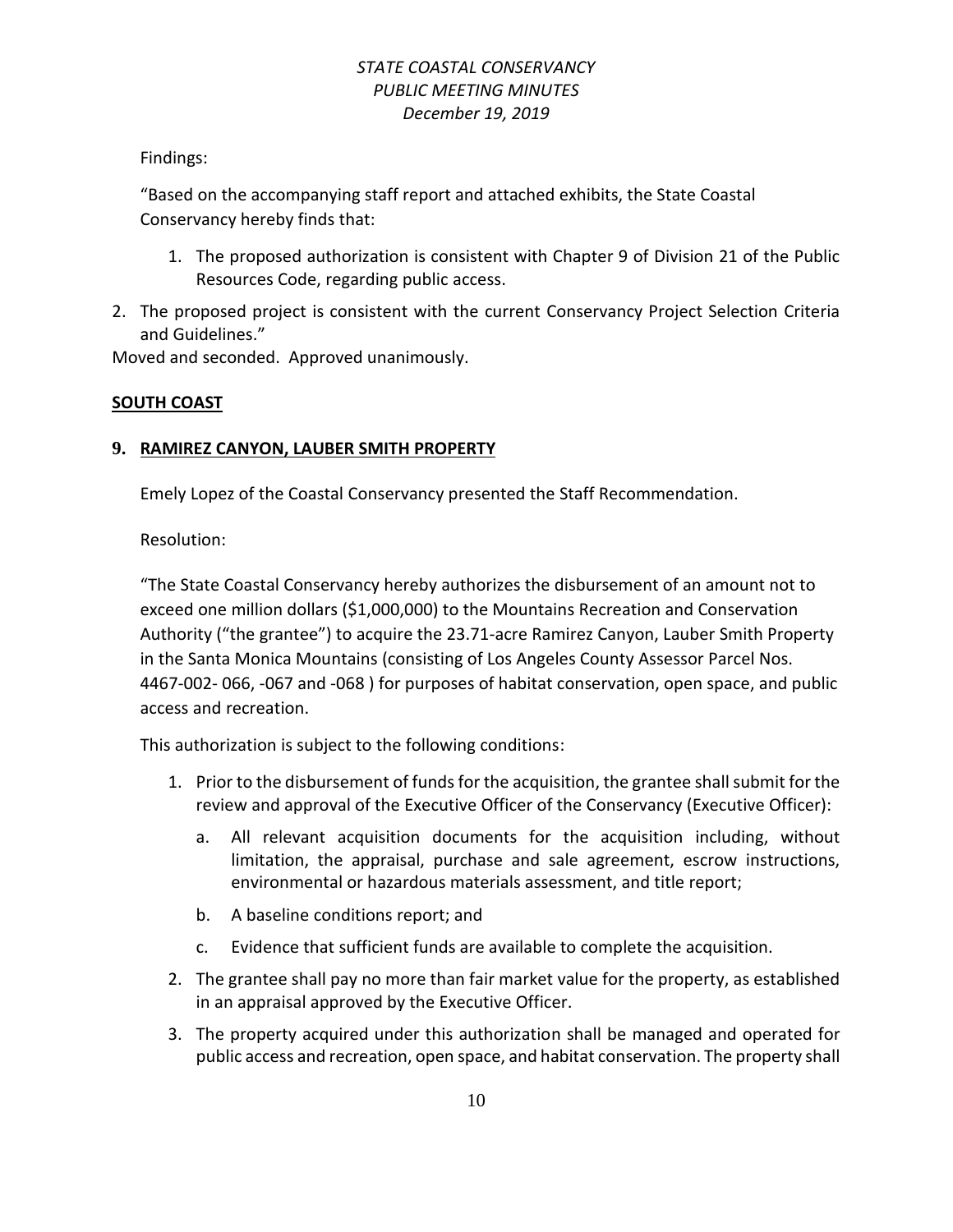be permanently dedicated to those purposes by an appropriate instrument approved by the Executive Officer.

- 4. Conservancy funding shall be acknowledged by erecting and maintaining a sign on the property or in a nearby publicly-viewable area, the design and location of which are to be approved by the Executive Officer.
- 5. The grantee shall prepare a management plan in accordance with Fish and Game Code §2794."

### Findings:

"Based on the accompanying staff report and attached exhibits, the State Coastal Conservancy hereby finds that:

- 1. The proposed authorization is consistent with Chapter 9 of Division 21 of the Public Resources Code (§31400-31410) regarding public access.
- 2. The proposed project is consistent with the current Conservancy Project Selection Criteria and Guidelines.
- 3. The project will serve more than local needs."

Moved and seconded. Approved unanimously.

# **10. ALISO CREEK ESTUARY**

Alexis Barrera of the Coastal Conservancy presented the Staff Recommendation.

Speaking in favor of the Staff Recommendation: Ed Almanza of Laguna Ocean Foundation.

Resolution:

"The State Coastal Conservancy hereby authorizes the disbursement of an amount not to exceed four hundred sixty thousand dollars (\$460,000) to The Laguna Ocean Foundation ("the grantee") to develop a 30% design, complete CEQA review, and implement necessary studies for future permitting in the Aliso Creek Estuary in the City of Laguna Beach.

Prior to commencement of the project, the grantee shall submit for the review and written approval of the Executive Officer of the Conservancy (Executive Officer) the following:

Prior to the disbursement of funds for the acquisition, the grantee shall submit for the review and approval of the Executive Officer of the Conservancy (Executive Officer):

1. A detailed work program, schedule, and budget.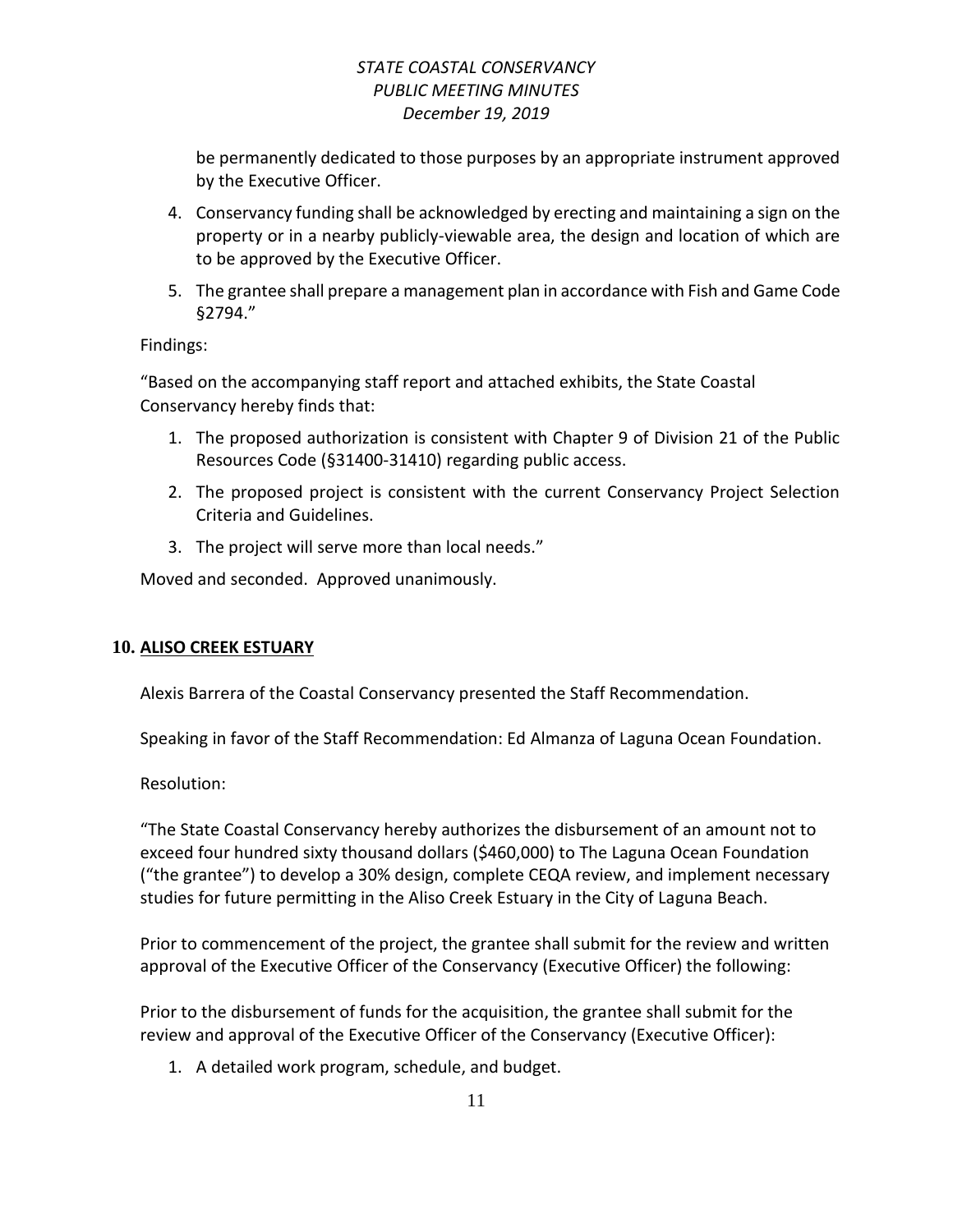- 2. Names and qualifications of any contractors to be retained in carrying out the project.
- 3. A plan for acknowledgement of Conservancy funding and Proposition 1 as the source of that funding."

#### Findings:

"Based on the accompanying staff report and attached exhibits, the State Coastal Conservancy hereby finds that:

- 1. The proposed authorization is consistent with Chapter 6 of Division 21 of the Public Resources Code, regarding coastal resource enhancement projects.
- 2. The proposed project is consistent with the current Conservancy Project Selection Criteria and Guidelines.
- 3. The Laguna Ocean Foundation is a nonprofit organization organized under section 501(c)(3) of the U.S. Internal Revenue Code, and whose purposes are consistent with Division 21 of the Public Resources Code."

Moved and seconded. Approved unanimously.

#### **SAN FRANCISCO BAY AREA**

### **11. NOVATO BAYLANDS IN MARIN COUNTY**

Jessica Davenport of the Coastal Conservancy presented the Staff Recommendation.

Resolution:

"The State Coastal Conservancy hereby authorizes disbursement of an amount not to exceed one million four hundred fifty five thousand dollars (\$1,455,000), reimbursed via a grant from the Department of Water Resources through the Association of Bay Area Governments, to the County of Marin Flood Control and Water Conservation District ("the grantee or District") to implement the Simmons Slough Water Management and Seasonal Wetlands Enhancement Project in the Novato Baylands in Marin County.

Prior to commencement of the project, the grantee shall submit for the review and written approval of the Executive Officer of the Conservancy the following:

- 1. A detailed work program, schedule, and budget.
- 2. Names and qualifications of any contractors to be retained in carrying out the project.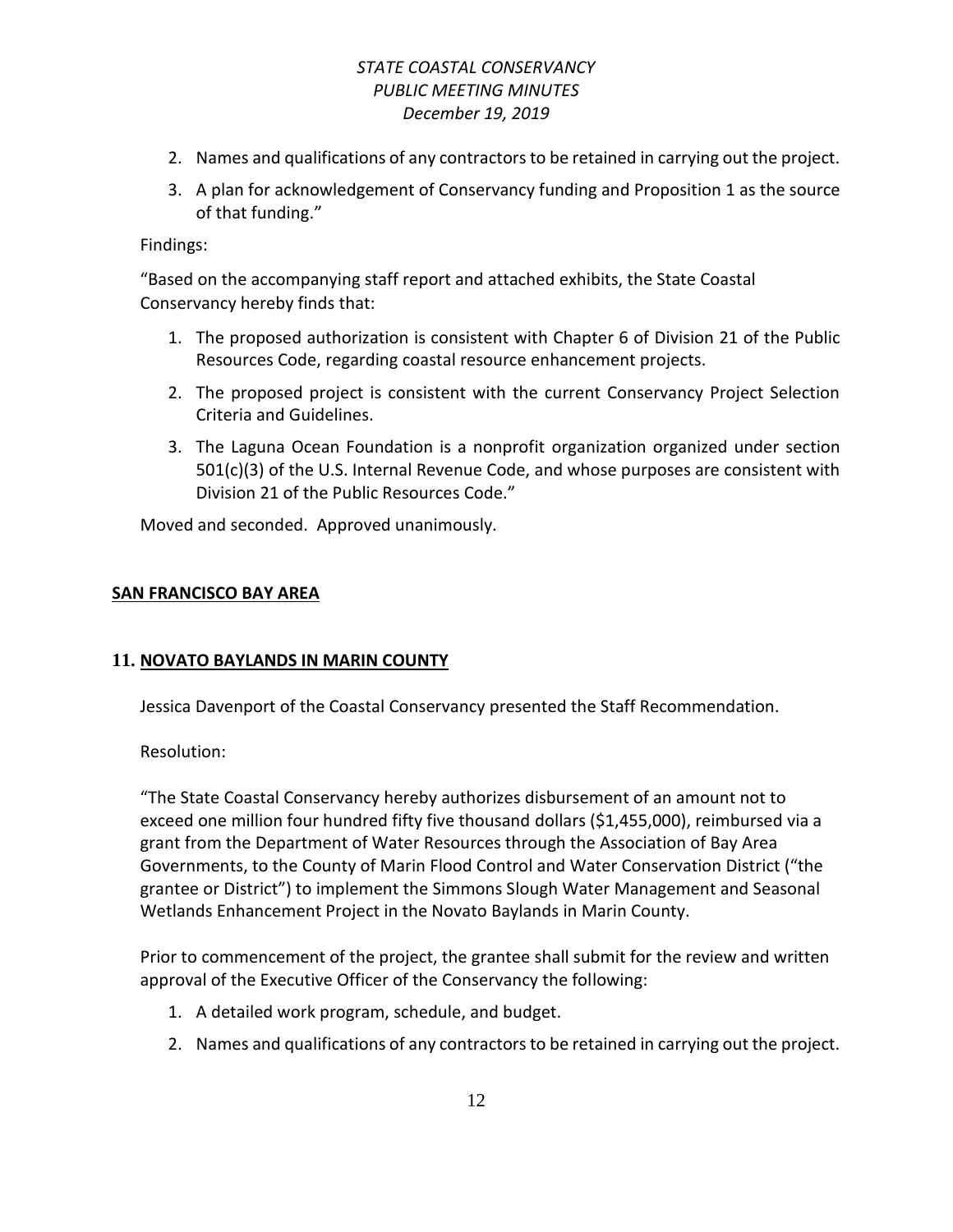- 3. A plan for acknowledgement of Conservancy funding.
- 4. Evidence that all permits and approvals required to implement the project have been obtained.
- 5. Evidence that the grantee has entered into agreements with landowners sufficient to protect the public interest in the improvements to be constructed under the project."

### Findings:

"Based on the accompanying staff report and attached exhibits, the State Coastal Conservancy hereby finds that:

- 1. The proposed authorization is consistent with Chapters 3 and 4.5 of Division 21 of the Public Resources Code regarding the Conservancy's authority to address the potential impacts of climate change on resources within its jurisdiction (Ch. 3), and the resource and recreational goals of the San Francisco Bay Area (Ch 4.5).
- 2. The proposed project is consistent with the current Conservancy Project Selection Criteria and Guidelines."

Moved and seconded. Approved unanimously.

#### **NORTH COAST**

### **12. REDWOODS RISING-GREATER MILL CREEK WATERSHED RESTORATION**

Lisa Ames of the Coastal Conservancy presented the Staff Recommendation.

Speaking in favor of the Staff Recommendation: Richard Campbell of Save the Redwoods League

Resolution:

"The State Coastal Conservancy hereby authorizes the disbursement of an amount not to exceed three million dollars (\$3,000,000) to Save the Redwoods League (SRL) to restore damaged coastal redwood forests and reduce sedimentation in the Greater Mill Creek watershed of Del Norte Coast Redwood State Park in Del Norte County.

Prior to commencement of the project, the grantee shall submit for the review and written approval of the Executive Officer of the Conservancy (Executive Officer) the following:

- 1. A detailed work program, schedule, and budget.
- 2. Names and qualifications of any contractors to be retained in carrying out the project.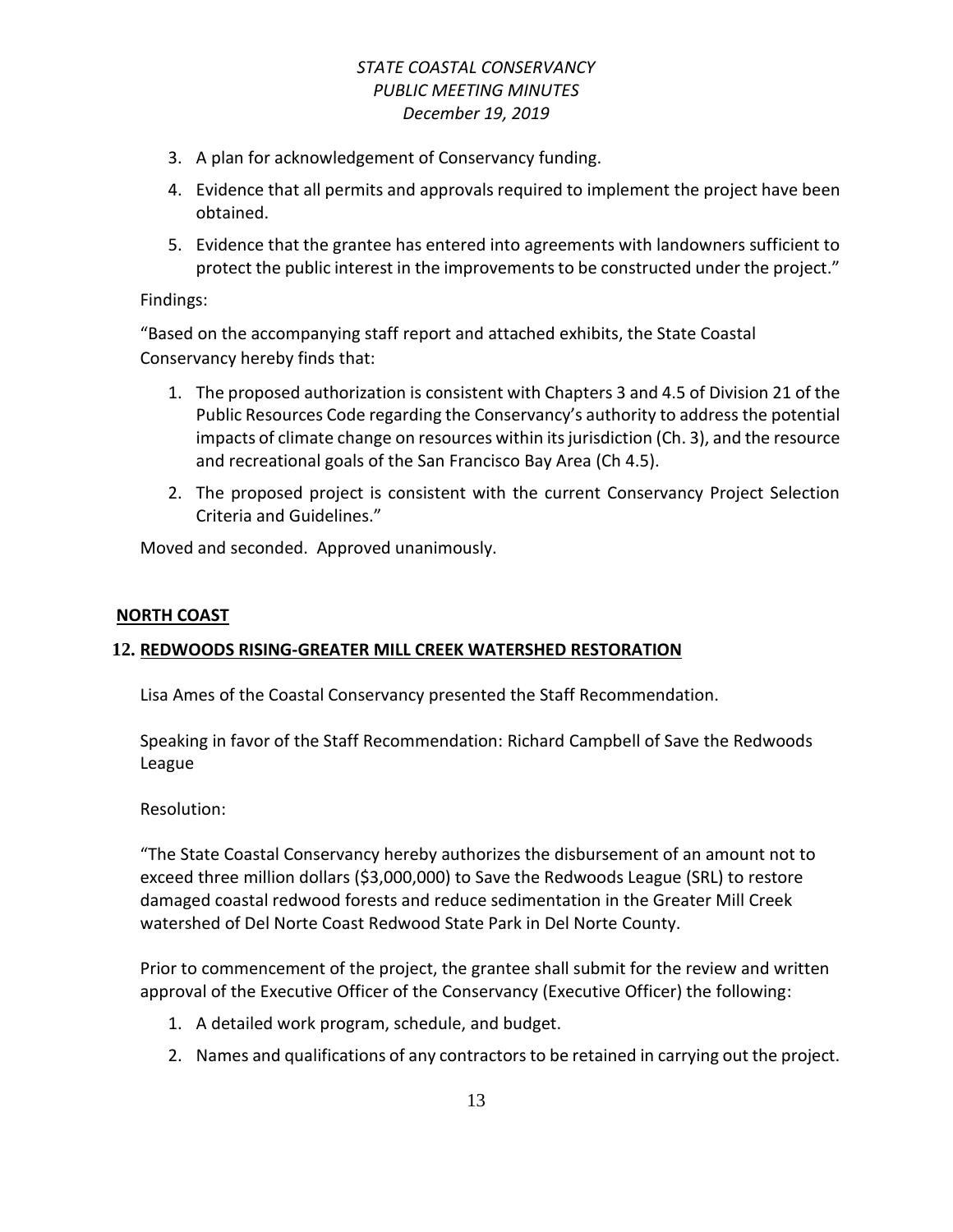- 3. A plan for acknowledgement of Conservancy funding.
- 4. Evidence that all permits and approvals required to implement the project have been obtained.
- 5. Evidence that the grantee has entered into agreements sufficient to enable the grantee to implement, operate, and maintain the project."

### Findings:

"Based on the accompanying staff report and attached exhibits, the State Coastal Conservancy hereby finds that:

- 1. The proposed authorization is consistent with Chapter 6 of Division 21 of the Public Resources Code, regarding the enhancement of regionally important salmonid habitat.
- 2. The proposed project is consistent with the current Conservancy Project Selection Criteria and Guidelines.
- 3. Save the Redwoods League is a nonprofit organization organized under section 501(c)(3) of the U.S. Internal Revenue Code, and whose purposes are consistent with Division 21 of the Public Resources Code.
- 4. The Conservancy has independently reviewed and considered the "Final Initial Study/Negative Declaration and Environmental Assessment for the Greater Mill Creek Ecosystem Restoration Project" adopted by the California State Parks on November 1, 2019 pursuant to the California Environmental Quality Act ("CEQA") and attached to the accompanying staff recommendation as Exhibit 3. The Conservancy finds that there is no substantial evidence based on the record that the project may have a significant effect on the environment, as defined in 14 Cal. Code Regulations Section 15382."

Moved and seconded. Approved unanimously.

### **13. PACIFIC SHORES SUBDIVISION**

Karyn Gear of the Coastal Conservancy presented the Staff Recommendation.

Speaking in favor of the Staff Recommendation: Patty McCleary with the Smith River Alliance.

Resolution:

"The State Coastal Conservancy hereby authorizes the disbursement of an amount not to exceed five hundred eighty-eight thousand dollars (\$588,000) to The Smith River Alliance, Inc. ("the grantee") to determine the feasibility of public acquisition of parcels in the Pacific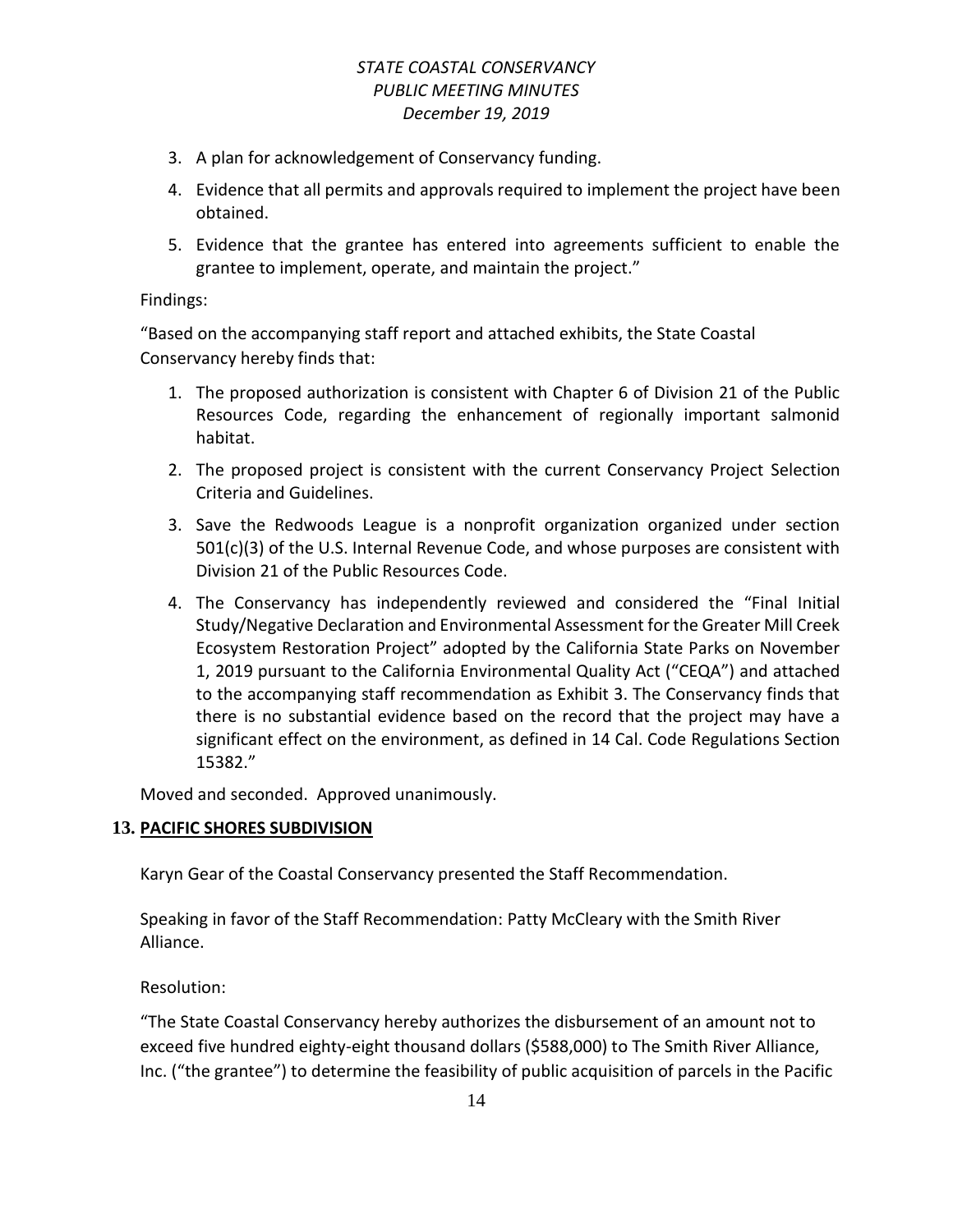Shores Subdivision, Del Norte County, and for initial property acquisition activities and minor clean-up actions for such parcels. Prior to the disbursement of funds, the grantee shall submit for the review and written approval of the Executive Officer of the Conservancy (Executive Officer) a detailed work program, schedule, and budget, and the names and qualifications of any contractors to be used in the development of the project."

## Findings:

"Based on the accompanying staff report and attached exhibits, the State Coastal Conservancy hereby finds that:

- 1. The proposed authorization is consistent Public Resources Code Sections 31251 *et seq.* regarding enhancement of coastal resources.
- 2. The proposed project is consistent with the current Conservancy Project Selection Criteria and Guidelines.
- 3. The Smith River Alliance, Inc. is a nonprofit organization organized under section 501(c)(3) of the U.S. Internal Revenue Code, and whose purposes are consistent with Division 21 of the Public Resources Code."

Moved and seconded. Approved unanimously.

### **STATEWIDE**

# **14. CLIMATE READY PROJECTS**

Dan Hossfeld of the Coastal Conservancy presented the Staff Recommendation. Speaking in favor of the Staff Recommendation: James Raives of Marin County Parks

### **Resolution**

**"**The State Coastal Conservancy hereby authorizes the disbursement of an amount not to exceed one million five hundred and ninety-five thousand four hundred and seventy dollars (\$1,595,470) to two nonprofit organizations and two public agencies for four projects that address climate change impacts and facilitate the reduction of greenhouse gas (GHG) emissions as follows:

- County of Marin: Five hundred thousand dollars (\$500,000) to acquire private land at Bucks Landing in Marin County (Marin County's Assessor's Parcel Nos. 186-010-20 and 180-171-11) to create a public shoreline park.
- The Bay Foundation: Two hundred ninety-eight thousand, one hundred and twelve dollars (\$298,112) to restore coastal dune habitat at Manhattan Beach to enhance habitat and increase sea level rise resiliency in Los Angeles County.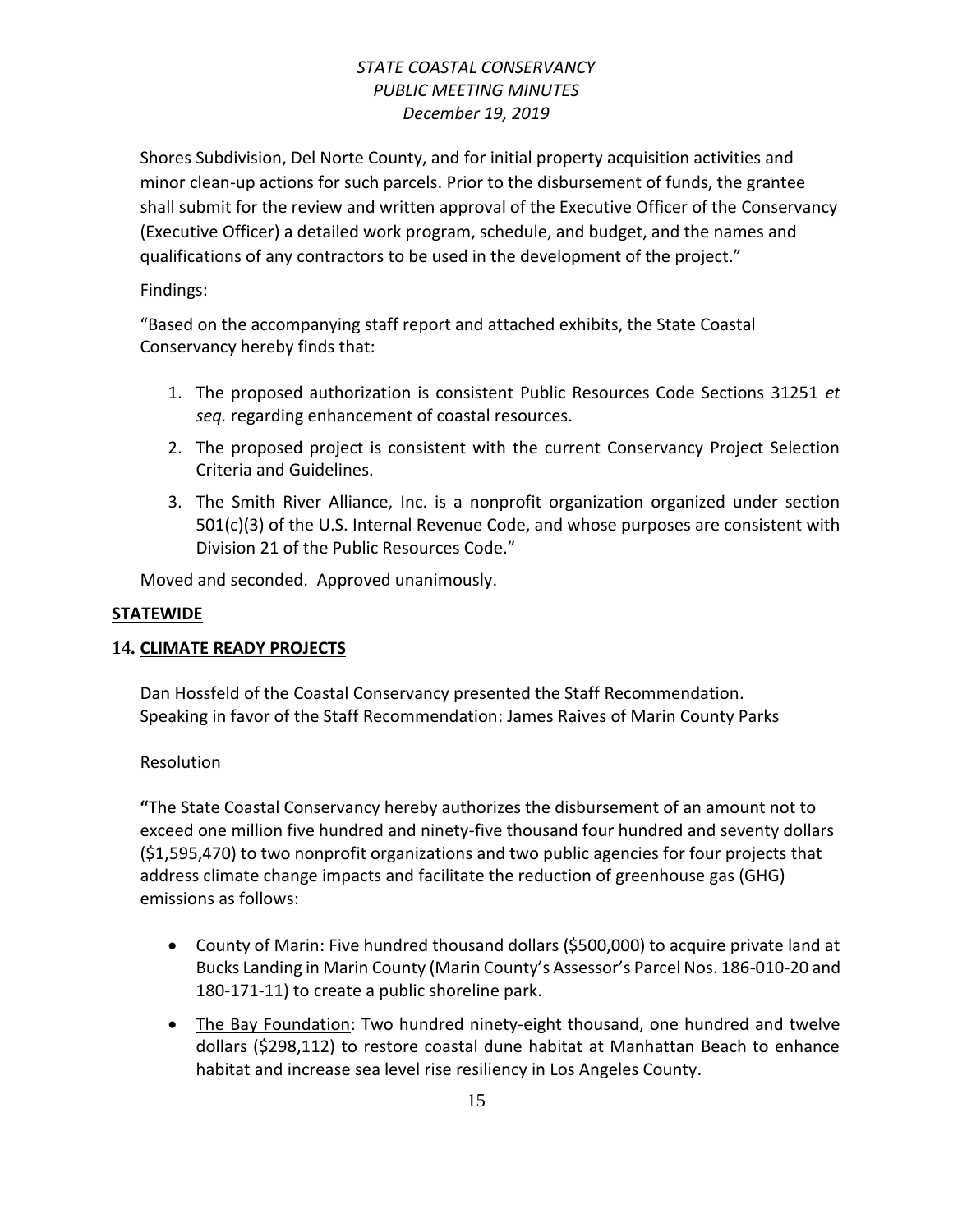- The City of Carlsbad: Four hundred ninety-eight thousand and seventy-five dollars (\$498,075) to plan a managed retreat project for South Carlsbad Boulevard in San Diego County.
- Los Peñasquitos Lagoon Foundation: Two hundred ninety-nine thousand two hundred and eighty-three dollars (\$299,283) to plan relocation of parking and public access facilities at Torrey Pines State Natural Reserve in San Diego County.

Prior to commencement of a non-acquisition project, the grantee shall submit for the review and written approval of the Executive Officer of the Conservancy (Executive Officer) the following:

- 1. A detailed work program, schedule, and budget.
- 2. Names and qualifications of any contractors to be retained in carrying out the project.
- 3. A plan for acknowledgement of Conservancy funding.

The Bay Foundation shall also submit the following for the review and written approval of the Executive Officer prior to commencement of its project:

- 4. Evidence that all permits and approvals required to implement the project have been obtained.
- 5. Evidence that the grantee has entered into agreements sufficient to enable the grantee to implement, operate, and maintain the project

Authorization of funding to Marin County for the Bucks Landing acquisition is subject to the following conditions:

- 1. Prior to the disbursement of funds for the Bucks Landing acquisition, the grantee shall submit for the review and approval of the Executive Officer:
	- All relevant acquisition documents for the acquisition including, without limitation, the appraisal, purchase and sale agreement, deed, escrow instructions, environmental or hazardous materials assessment, and title report; and
	- A baseline conditions report
- 2. The grantee shall pay no more than fair market value for the property, as established in an appraisal approved by the Executive Officer.
- 3. The property acquired under this authorization shall be managed and operated for habitat and park purposes. The property shall be permanently dedicated to those purposes by an appropriate instrument approved by the Executive Officer.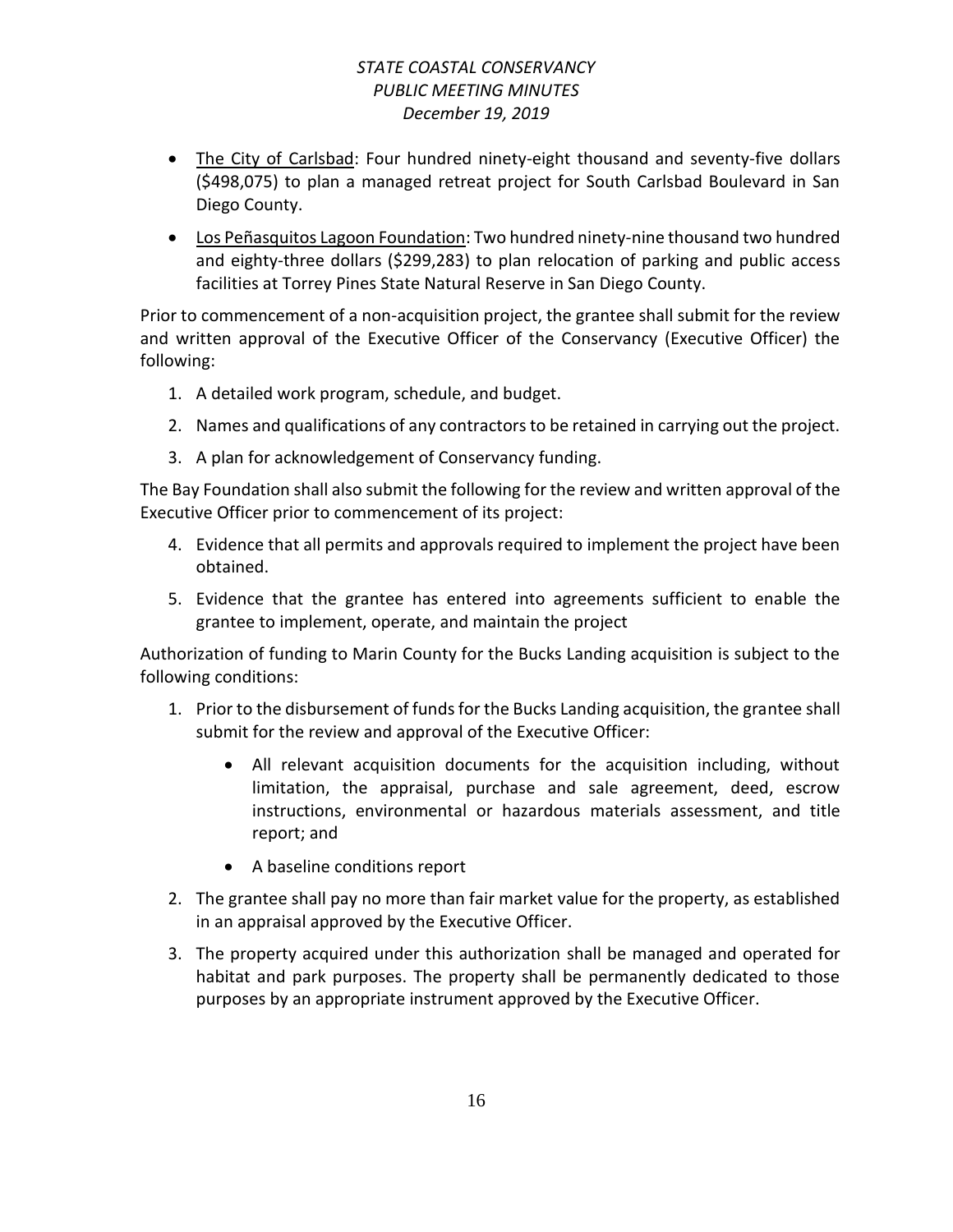4. Conservancy funding shall be acknowledged by erecting and maintaining a sign on the property or in a nearby publicly-viewable area, the design and location of which are to be approved by the Executive Officer.

In carrying out each project, each grantee shall comply with all applicable requirements associated with disbursements from the Greenhouse Gas Reduction Fund (GGRF), including all requirements set forth in the Air Resources Board's GGRF Funding Guidelines."

### Findings:

"Based on the accompanying staff report and attached exhibits, the State Coastal Conservancy hereby finds that:

- 1. The proposed authorization is consistent with Section 31113 of Division 21 of the Public Resources Code, regarding addressing climate change and potential climate change impacts. The authorization is further consistent with Chapter 4.5 which authorizes the Conservancy to award grants to projects located in the nine-county San Francisco Bay Area that address the resource and recreational goals of the San Francisco Bay area, Chapter 5.5 which authorizes the Conservancy to award grants to improve coastal and marine habitats, and Chapter 9 which authorizes the Conservancy to award grants to develop, operate, and manage lands for public access purposes.
- 2. The proposed projects are consistent with the current Conservancy Project Selection Criteria and Guidelines.
- 3. The South Carlsbad Boulevard Climate Adaptation Project funds an accessway that will serve more than local needs.
- 4. Each nonprofit organization grantee proposed under this authorization is organized under section 501(c)(3) of the U.S. Internal Revenue Code, and each of their purposes are consistent with Division 21 of the Public Resources Code."

Moved and seconded. Approved unanimously.

# **15. CLOSED SESSION**

Meeting was closed to public at 11:38 A. M. and re-opened at 12:09 P.M.

The Conservancy received litigation advice from counsel regarding:

Pappas, et al. v. State Coastal Conservancy, et al., Santa Barbara County Superior Court, Case No. 1417388; and